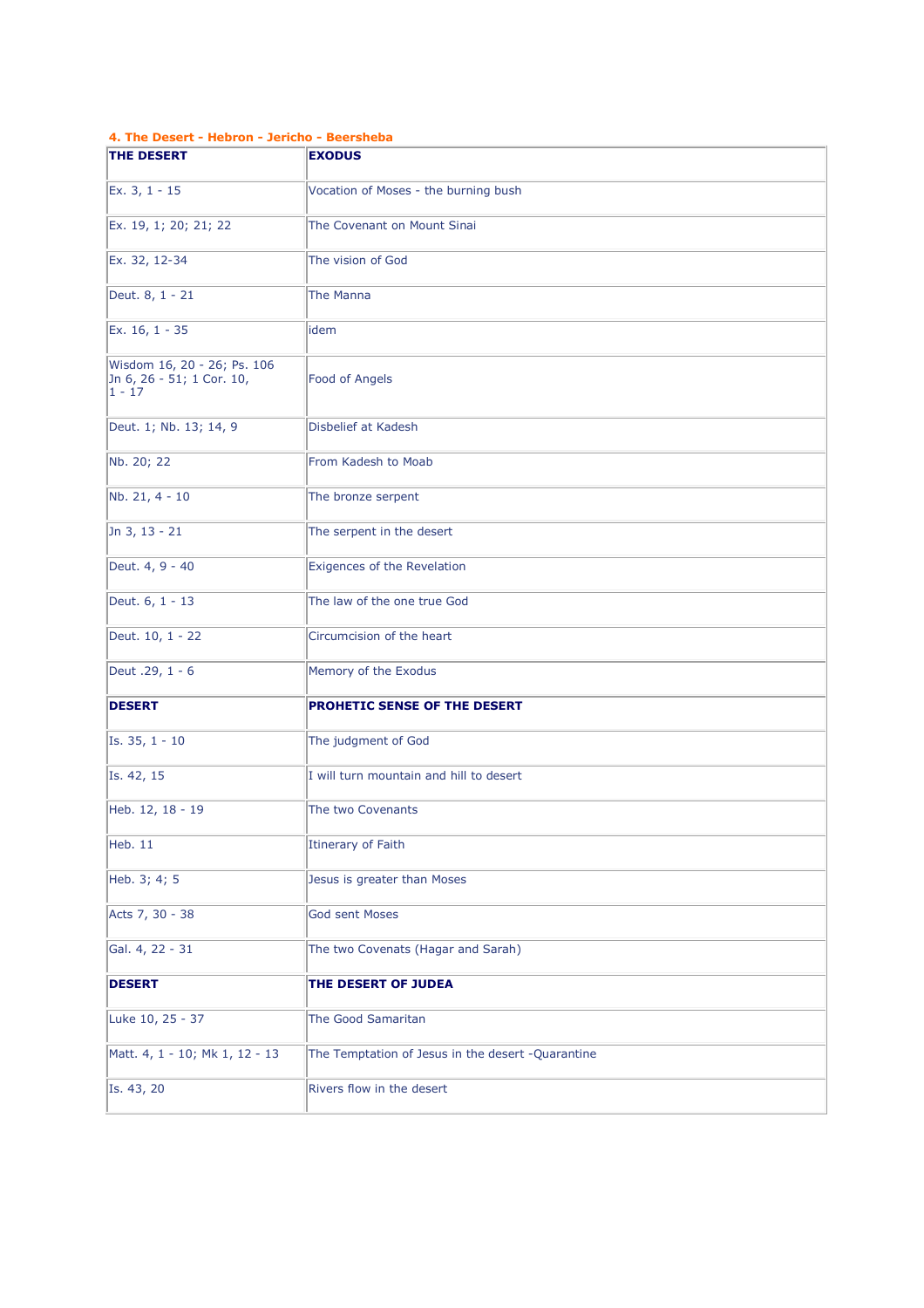| Is. 55                                                 | come to the water all you who are thirsty                    |
|--------------------------------------------------------|--------------------------------------------------------------|
| Lk 3, 4                                                | Prepare a way for the Lord in the Desert                     |
| <b>Ps 42</b>                                           | As a doe longs for running streams                           |
| <b>TEKOA</b>                                           |                                                              |
| Jos 15, 59                                             | Names of Places possessed by the tribe of Judah              |
| 2 Ch 11                                                | Rehoboam fortified Tekoa                                     |
| Ne 3, 5                                                | Habitants of Tekoa help to rebuild the walls<br>of Jerusalem |
| Am $1, 1$                                              | Native Land of the prophet Amos                              |
| <b>HEBRON</b>                                          | Kiriath Arba under the patriarchs                            |
| Gn 23, 1 - 12; 25, 8 - 12; 35,<br>27 - 29; 50, 12 - 14 | Cave bought by Abraham                                       |
| Nb 13, 17 - 33                                         | Spies sent by Moses (grapes)                                 |
| $2 S 2, 1 - 4$                                         | David is consecrated king by men of Judah                    |
| 2 S 2, 11                                              | The reign of David: seven years                              |
| 2 S 3, 2                                               | Absalom is born there                                        |
| 2 S 3, 27                                              | Joab kills Abner                                             |
| $2 S 4, 1 - 12$                                        | David orders those who killed Saul to be put to death        |
| $2 S 15, 1 - 10$                                       | <b>Revolt of Absalom</b>                                     |
| <b>MAMBRE</b>                                          |                                                              |
| Gn 13, 18                                              | Abraham settles at the oak of Mambre                         |
| Gn 18, 1 - 18                                          | Apparition of three Men                                      |
| Gn 35, 27                                              | Jacob arrives at the house of Isaac at Kiriath Arba          |
| Gn 37, 5 - 12                                          | Dreams of Joseph, he leaves to look for his brothers         |
| Gn 46                                                  | Jacob leaves for Egypt                                       |
| <b>JERICHO</b>                                         |                                                              |
| Deut. 27, 1                                            | Crossing of the Jordan                                       |
| Josh. 2; 5; 6                                          | two spies sent there - city taken by Joshua                  |
| 1 Kings 16, 34                                         | Rebuilt under the reign of Ahab                              |
| 2 Kings 2, 1 - 5                                       | Prophets Elijah and Elisha                                   |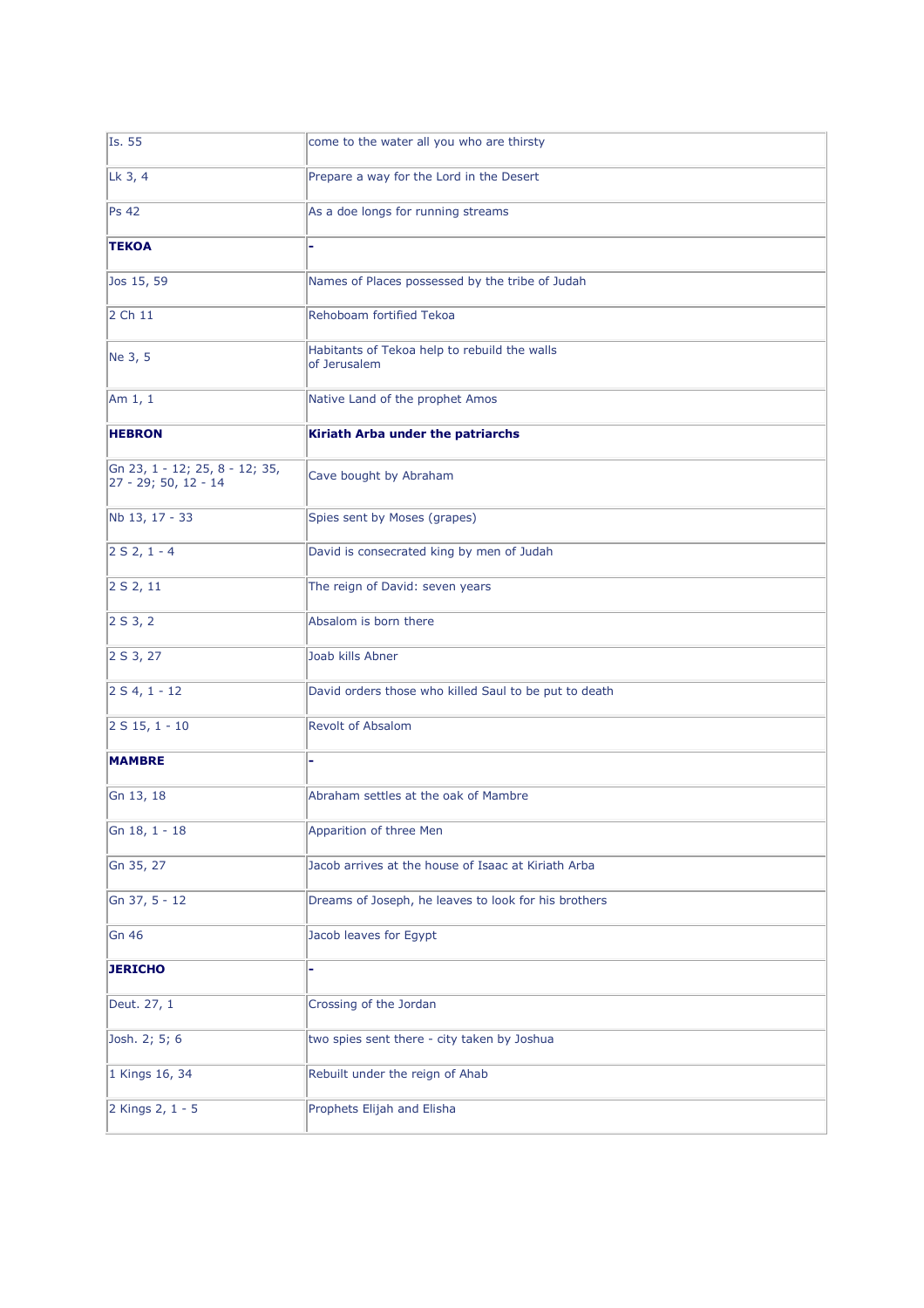| 2 Kings 2, 19 - 22                                | Water of the source purified by salt                       |
|---------------------------------------------------|------------------------------------------------------------|
| Qo 24, 18                                         | Famous for its roses                                       |
| Matt. 20, 29 - 34                                 | Cure of the blind man                                      |
| Mk 10, 46 - 53                                    | Cure of the blind man                                      |
| Lk 18, 35 - 43                                    | Cure of the blind man                                      |
| Luke 19, 5 - 10                                   | Zacchaeus on the sycomore tree                             |
| Mt 4, 1 - 11                                      | Temptation of Jesus - Quarantine Mountain                  |
| Heb 11, 30                                        | It was through faith that the walls of Jericho fell down   |
| <b>KADESH BARNEA or</b><br><b>KADESH OF JUDEA</b> | <b>Desert of Zin</b>                                       |
| Gn 16, 13; 20, 1                                  | Sojourn of the Patriarchs                                  |
| Nb 13, 26                                         | Spies sent to explore the land                             |
| Nb 20, 1                                          | Death of Mary, sister of Moses                             |
| Nb 27, 14                                         | Waters of Meriba of Kadesh - rebellion                     |
| Nb 32, 8                                          | Memory of sending spies                                    |
| Nb 33, 36 - 37                                    | Camping in the desert of Zin                               |
| Dt $1, 2$                                         | Eleven days - Horeb to Kadesh                              |
| Dt 2, 14                                          | To Kadesh through the crossing of River Zeret:<br>38 years |
| Dt 32, 51                                         | Moses' death on Mount Nebo                                 |
| Dt 33, 2                                          | Meriba's recall                                            |
| Jg 11, 16                                         | Recall of Kadesh's sojourn                                 |
| Jdt 5, 14                                         | Achior's speech relating the history of the Hebrews        |
| Ps 29, 8                                          | Yahweh shakes the wilderness of Kadesh                     |
| Nb 34, 4                                          | Boundary south of Judah                                    |
| <b>BEERSHEVA</b>                                  | <b>Well of Seven</b>                                       |
| Gn 21, 25 - 33                                    | Agreement between Abraham and Abimelech                    |
| Gn 26, 23 - 35                                    | Isaac renews the covenant and builds an altar              |
| Gn 46, 1 - 5                                      | The Lord asks Jacob to go to Egypt                         |
| Gn 21, 14 - 19                                    | Agar saved by the Lord                                     |